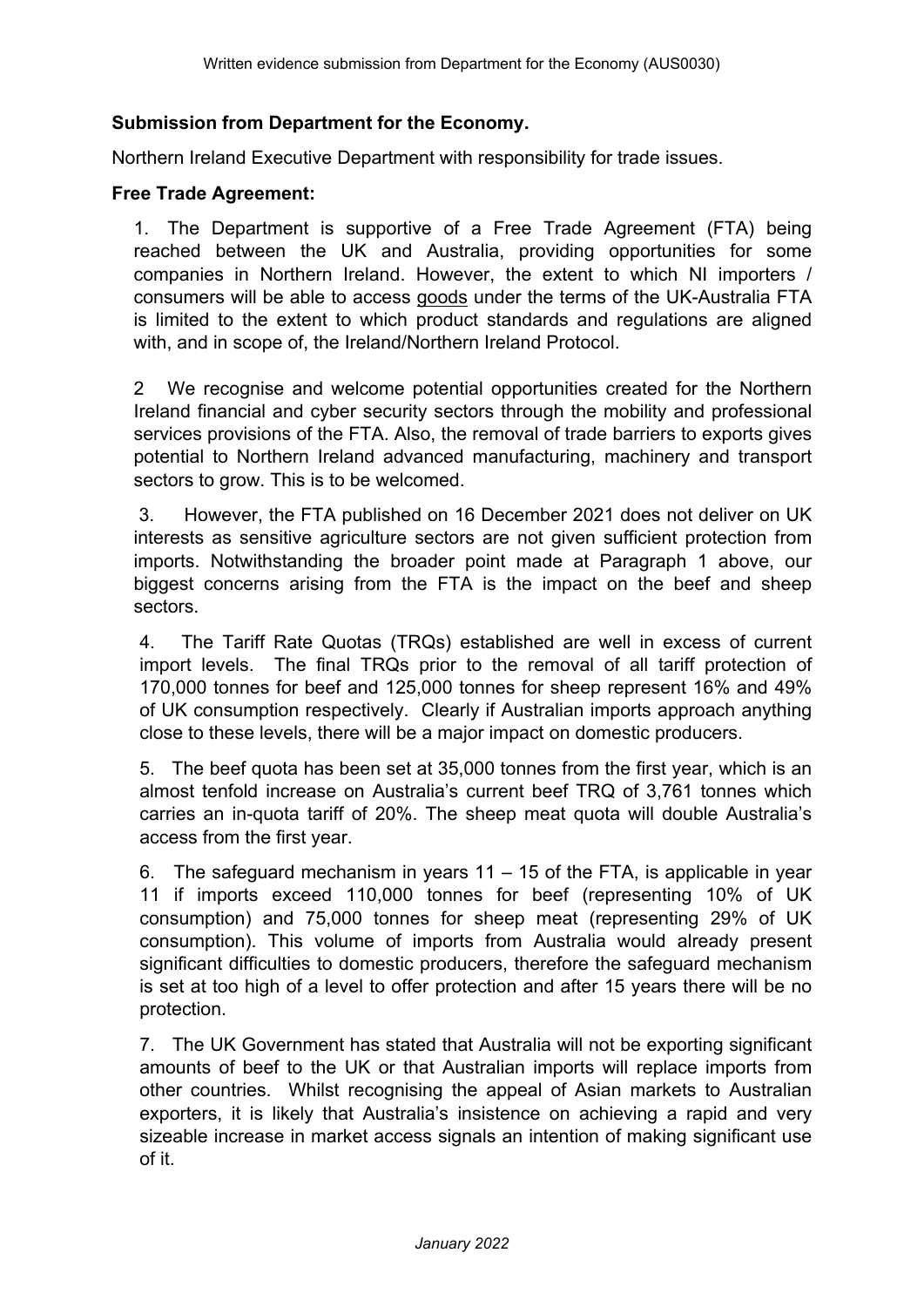8. It would be expected that Australia will seek to increase exports of both beef and sheep meat to the UK following the implementation of the FTA. Australia exported 1.03 million tonnes of beef in 2020 which was a decrease of 190,000 tonnes on 2019. Therefore it is certainly conceivable that Australia could export at least a further 170,000 tonnes to the UK over a period of 15 years. There is no guarantee that Australian exporters will focus only on the Asian market for future growth opportunities and neither is there any guarantee that Australia exports to the UK will only impact on other countries exports of beef to the UK.

9. It should be pointed out that should EU exports of beef to the UK fall, this will be most significant for the Republic of Ireland and a surplus of beef on the Irish market will have negative consequences for the market in Northern Ireland. Furthermore if Australian beef displaces imports from other countries to Great Britain, this gives rise to concerns that it will also displace sales of Northern Ireland beef in our largest market.

10. The level of market access given to Australian beef, sheep and dairy products is unprecedented in FTAs between a country with defensive agricultural interests in sensitive products and a large agricultural exporter of these products. Normally such agreements are characterised by low volume TRQs and high outof-quota tariffs. For example the agreement between the EU and Mercosur (not yet implemented) saw a TRQ of 99,000 tonnes agreed for beef (with a 7.5% duty) which caused significant concern from the agricultural industry. On a pro-rata basis, this would equate to a TRQ of around 10,000 tonnes for the UK which is in stark contrast to level of market access in the UK/Australia FTA.

11. The outcome on SPS standards appears to be satisfactory, however, concerns remain in relation to animal welfare and anti-microbial resistance (AMR) as Australia allows the use of growth hormones to increase the weight of cattle, electro-immobilisation and tail docking of cattle, and mulsing of sheep, none of which is permitted in the UK. The retention of tariffs on imports of pig, poultry and egg products is welcomed.

12. The FTA includes articles on non-regression from current standards on animal welfare but the provisions are weak. Ongoing co-operation on animal welfare and AMR may be beneficial but there is no guarantee that this will result in the same level of standards in these areas in the future. The UK should have taken the differing animal welfare standards and approach to AMR into account in the negotiations on market access for beef, sheep and dairy products.

# **Economic Consequence of Free Trade Agreement**

13. In terms of potential economic consequences of the deal for farmers, Australia has a number of distinct advantages over Northern Ireland, and the rest of the UK, in terms of the land available for farming, climate and lower standards that allows it's farmers to be able produce at a considerably lower cost. Analysis by the Department of Agriculture, Environment and Rural Affairs (DAERA) shows that under normal conditions, Australian sheep prices can be £1/kg lower than the GB price and for beef around £1.10/kg lower than the GB price. Consequently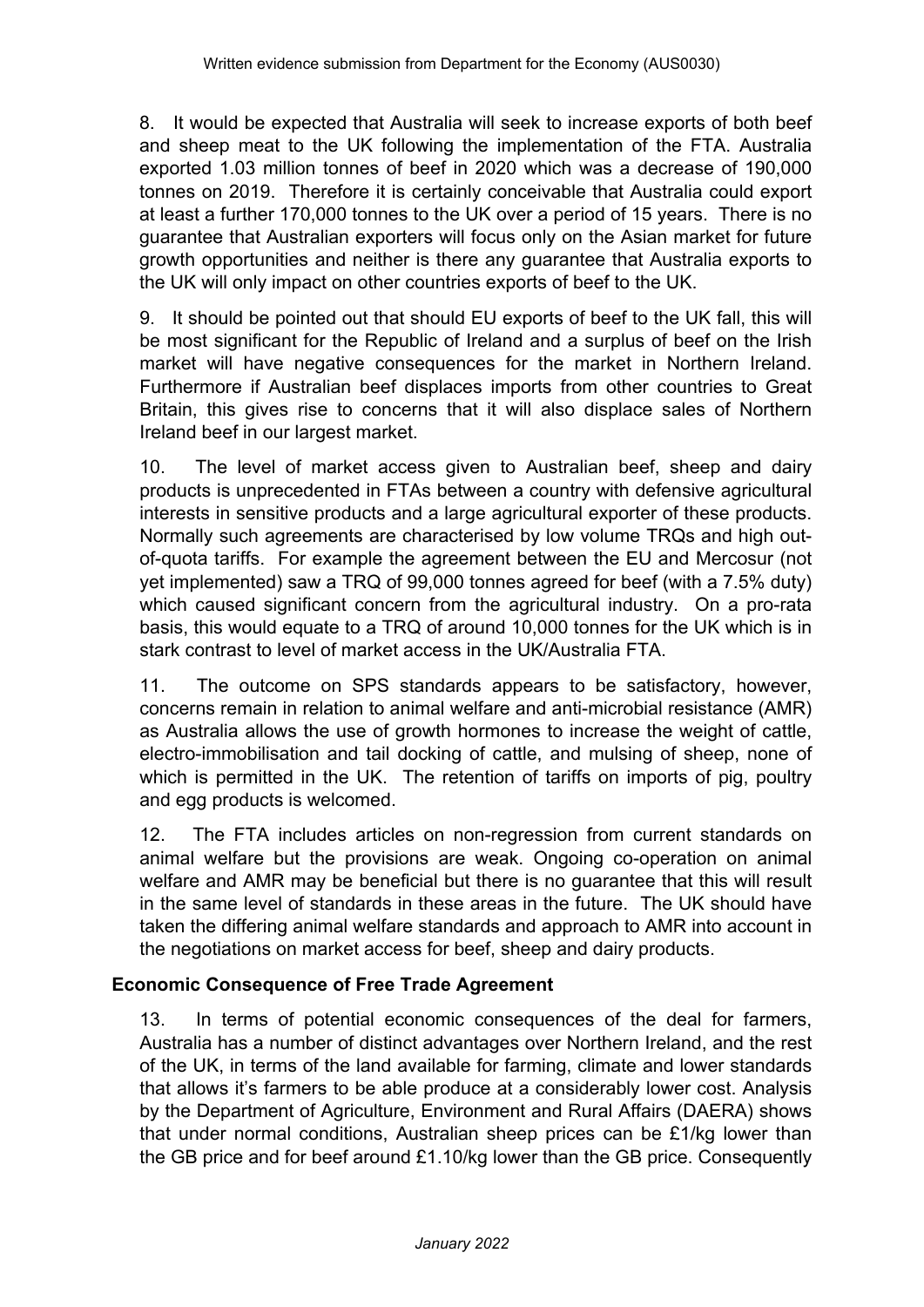there is a lot of potential for Australian beef and sheep exports to the UK to expand substantially over time as tariffs are eliminated.

14. Australian beef and sheep products have the potential to undercut UK producers and to reduce Northern Ireland's market share in GB for these products. GB is by far Northern Ireland's most important market accounting for around 70% by value of beef and sheep meat processed in Northern Ireland. We expect that the FTA will have a negative impact on Northern Ireland farmers from loss of market share in GB arising from increased Australian exports of beef and sheep meat.

15. The FTA will reduce the competitiveness of Northern Ireland products on the GB market which as outlined above is by far the most import market for Northern Ireland agri-food products. Greater divergence in tariff policy between GB and Northern Ireland will result in more trade friction between GB and Northern Ireland in order to prevent goods from accessing the EU market without paying the EU tariff.

16. The FTA also gives rise to concerns of the potential impact on the UK Internal Market as it will create a divergent tariff regime between GB and Northern Ireland. Australian imports could come into GB at zero tariff which would undermine the competitiveness of Northern Ireland agricultural products in the GB market but when these goods are moved to Northern Ireland, they would be subject to a tariff unless they meet the not at risk provision in the Protocol. That will complicate goods movements from GB to NI further and a divergent tariff regime within the UK does not protect the UK Internal Market but rather does the opposite. Therefore the UKG should carry out an assessment as to whether section 46 of the UK Internal Market Act is being complied with.

# **Future Trade Deals**

17. The UK is currently in the latter stages of negotiating a free trade agreement with New Zealand, has launched negotiations with India, is developing mandates for the review of the Canada and Mexico continuity trade agreements and has commenced accession negotiations to the Comprehensive and Progressive Agreement for Trans Pacific Partnership (CPTPP). We now expect that many countries negotiating FTAs with the UK or those seeking an FTA in the future, particularly New Zealand will push for a similar level of agricultural access to that given to Australia. Northern Ireland also has defensive concerns with New Zealand (dairy, beef and sheep).

18. There is concern at the level of market access already granted for sensitive agricultural products. For example for lamb, 125,000 tonnes have been granted to Australia (prior to all tariff protection being removed) and New Zealand currently holds a TRQ via the WTO of 114,205 tonnes which when added together equates to 94% of UK consumption.

19. The cumulative impact of FTAs is likely to put further pressure on UK agriculture particularly if they are concluded on the same basis as the FTA with Australia. Furthermore, without adequate safeguards, accession to CPTPP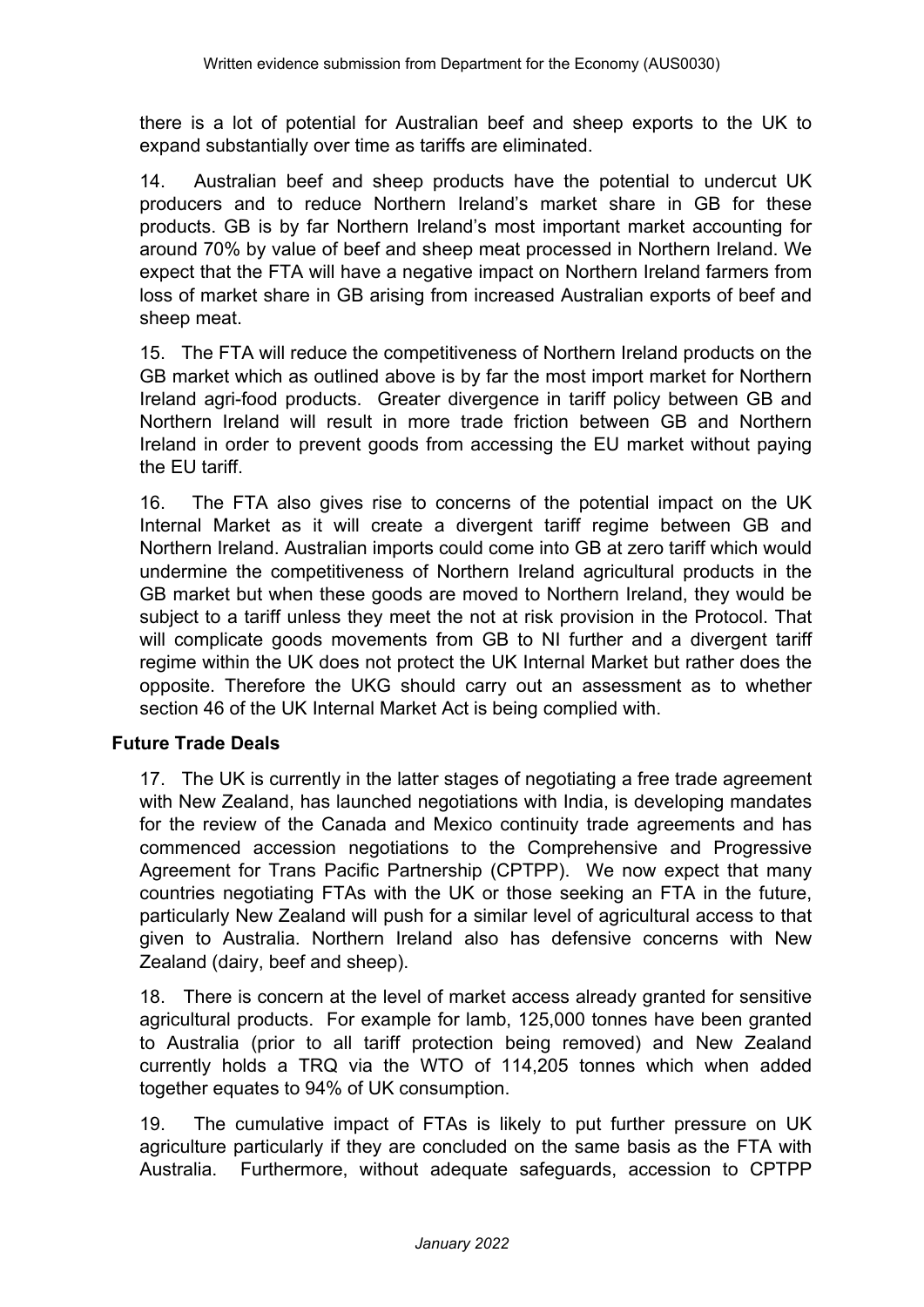creates the possibility that agri-food products produced and processed anywhere within the block could be eligible for export to the UK without tariff. There are opportunities in obtaining greater access to the Asian market. However there must be realism about the economic potential for this to occur with lower cost producers and that most countries seek to prevent imports replacing domestic production to a significant extent.

### **Impact Assessments**

20. The Government's revised impact assessment has moved away from using a regional apportionment approach in the main model to addressing potential differential regional impacts in the sensitivity analysis. The impact assessment highlights gains in services sectors and potential expansion in the manufacture of machinery across the UK. However, economic benefits of FTAs do not arise without reallocation of resources within the economy. While the impact assessment shows a small economic gain to the UK economy, there are significant reductions in output in agriculture, forestry, and fishing (around -£94 million) and semi-processed foods (-£225 million). When the sensitivity analysis is applied this results in a forecast reduction of 0.04%, or £16m, for the Northern Ireland economy. It also forecasts that in the same scenario Northern Ireland would be the only UK region to experience an overall decrease in economic output resulting from a specialisation in agriculture and semi-processed food, particularly beef and sheep.

21. The agriculture and food processing sectors in Northern Ireland are a significant element of our local economy, with around 78,000 employed in these sectors (based on 51,301 total farmers and workers and 24,945 food and drink processing full time and 2,034 employment agency workers), and around 4% of Northern Ireland's Gross Value Added (GVA) equating to nearly £1.7bn at basic prices. The impact assessment is believed to accurately reflect the negative impact that will be felt in Northern Ireland from the FTA. There are concerns that given the commitment by the UK Government that trade deals must work for all parts of the UK, it did not seek a different outcome on agriculture which would have avoided a negative impact on Northern Ireland. It is worth noting that the impact assessment was only shared the afternoon before publication, allowing no time to discuss the impacts on Northern Ireland.

22. Whilst an early analysis of the impacts of this deal for Northern Ireland would have been helpful there is now a need to go further. The UK is negotiating or seeking to negotiate individual trade agreements with various countries, however, the assessment of the impact of these agreements needs to be considered on a cumulative basis. An impact assessment of the combined impacts of the proposed Australia and New Zealand agreements needs to be prepared. This in turn should set the baseline for assessing impacts, to be expanded, as additional new or revised deals such as Canada, Mexico, India and accession to the CPTPP are negotiated.

23. Ultimately, the interaction between the provisions of UK Free Trade Agreements and Northern Ireland's legal obligations under the Protocol are